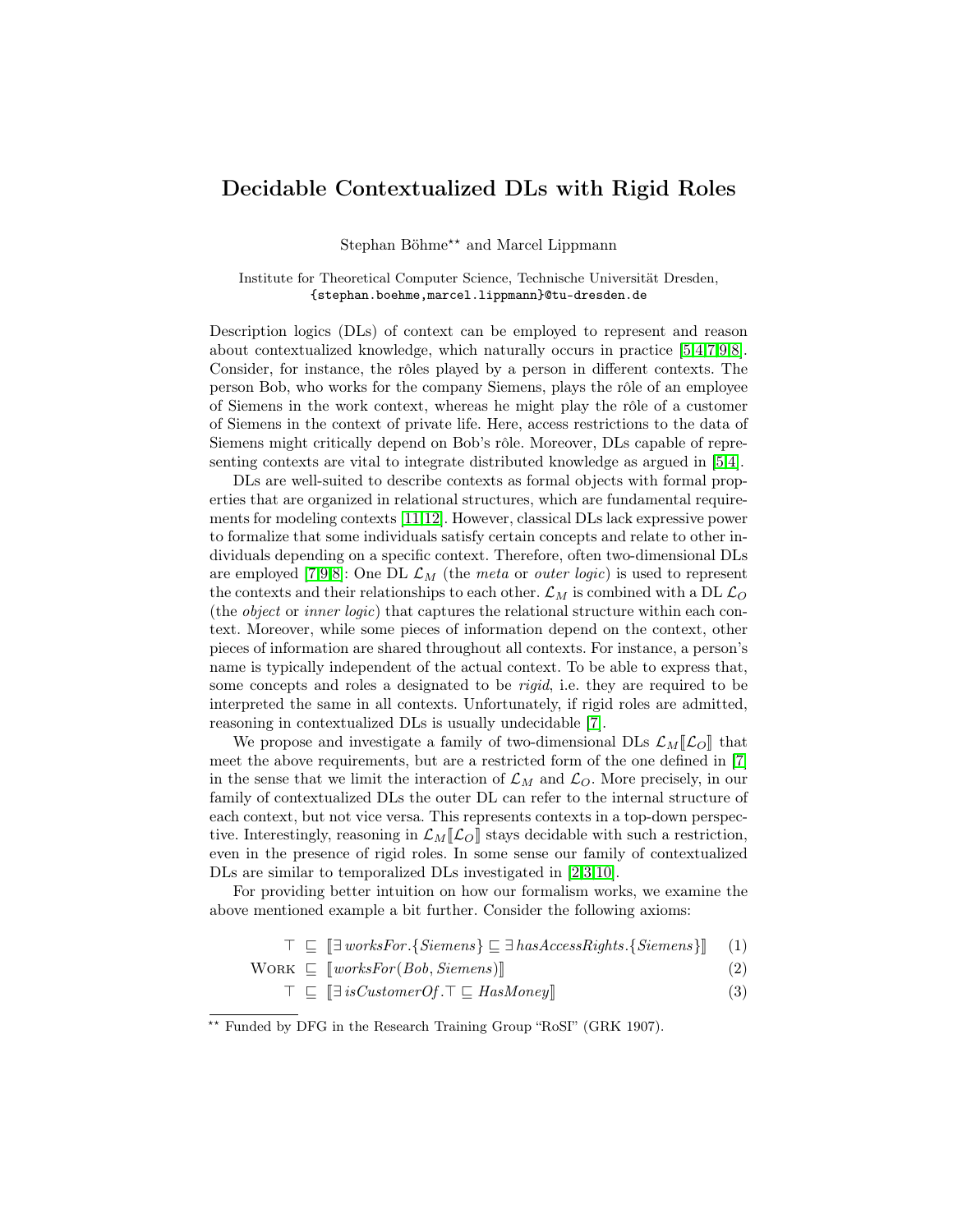

<span id="page-1-0"></span>Fig. 1. Model of Axioms 1–7

$$
[(\exists \text{ worksFor.}\top)(Bob)] \equiv \exists \text{ related.}(PRIVATE \sqcap [HasMoney(Bob)]) \qquad (4)
$$

$$
PRIVATE \subseteq [isCustomerOf(Bob, Siemens)] \tag{5}
$$

$$
P\n RIVATE \sqcap \text{WORK} \sqsubseteq \bot
$$
\n
$$
(6)
$$

$$
\neg \text{Work} \subseteq \llbracket \exists \text{ worksFor.} \top \sqsubseteq \bot \rrbracket \tag{7}
$$

Axiom 1 states that it holds true in all contexts that somebody who works for Siemens also has access rights to certain data. Axiom 2 states that Bob is an employee of Siemens in any work context. Axioms 3 and 4 say intuitively that if Bob has a job, he will earn money, which he can spend as a customer. Axiom 5 formalizes that Bob is a customer of Siemens in any private context. Moreover, Axiom 6 ensures that private and work contexts are disjoint. Finally, Axiom 7 states that the worksFor relation only exists in work contexts. A fundamental reasoning task is to decide whether a set of axioms is consistent. For our example, Figure [1](#page-1-0) depicts a model. There, Bob's social security number is linked to him using a rigid role hasSSN since it does not change over the contexts.

Our family  $\mathcal{L}_{M}[\mathcal{L}_{\Omega}]$  consists of combinations of two DLs, where we focus on the cases where  $\mathcal{L}_M$  and  $\mathcal{L}_O$  are  $\mathcal{EL}$  or DLs between  $\mathcal{ALC}$  and  $\mathcal{SHOQ}$ . Let  $O_C$ ,  $O_R$ , and  $O_I$  be respectively sets of concept, role, and individual names for the object logic  $\mathcal{L}_O$ . Analogously, we define the sets  $M_C$ ,  $M_R$ , and  $M_I$  for the meta logic  $\mathcal{L}_M$ . Let  $O = (O_C, O_R, O_I)$  and  $M = (M_C, M_R, M_I)$ . Concepts, GCIs and assertions are defined over the respective signatures O and M as usual [\[1\]](#page-3-10).

**Definition 1.** Concepts of the object logic (o-concepts) are  $\mathcal{L}_O$ -concepts over  $\mathsf{O}$ ; o-axioms are  $\mathcal{L}_O$ -axioms over O. Concepts of the meta logic (m-concepts) are defined inductively: each  $\mathcal{L}_M$ -concept over M is an m-concept, and  $\llbracket \alpha \rrbracket$  is an m-concept for an o-axiom  $\alpha$ ; and m-axioms are defined analogously. Boolean  $\mathcal{L}_M[\![\mathcal{L}_O]\!]$ knowledge bases  $(\mathcal{L}_M|\mathcal{L}_O]$ -BKBs) are Boolean combinations of m-axioms.

Note that the syntax of the object level is precisely the one of  $\mathcal{L}_O$ , whereas the syntax of the meta level also allows to put  $\mathcal{L}_O$ -axioms in place of concept names. The semantics of  $\mathcal{L}_M[\![\mathcal{L}_O]\!]$  is defined using nested interpretations, which consist of O-interpretations (usual DL interpretations for the names in O) for the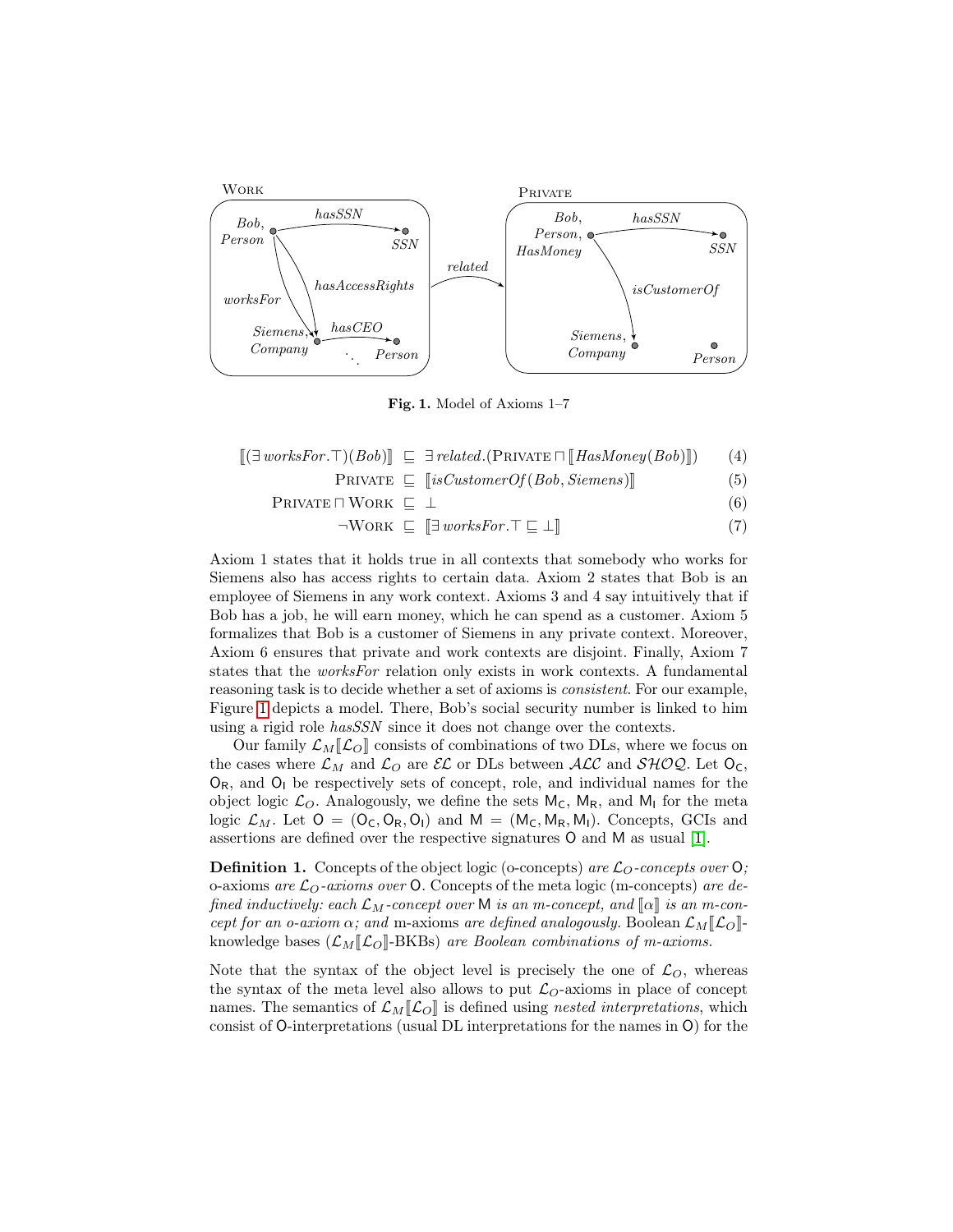|                 |  |  |  | $\bigcup$ $\mathcal{L}_O$   no rigid names   only rigid concepts |  |                                                   | rigid roles |  |  |
|-----------------|--|--|--|------------------------------------------------------------------|--|---------------------------------------------------|-------------|--|--|
| $\mathcal{L}_M$ |  |  |  |                                                                  |  | $EC$ ALC SHOQ $EC$ ALC SHOQ $EC$ ALC SHOQ         |             |  |  |
| $\mathcal{EL}$  |  |  |  |                                                                  |  | const Exp Exp   const NExp NExp   const 2Exp 2Exp |             |  |  |
| ACC             |  |  |  |                                                                  |  | EXP EXP EXP NEXP NEXP NEXP NEXP 2EXP 2EXP         |             |  |  |
| SHOO            |  |  |  |                                                                  |  | EXP EXP EXP NEXP NEXP NEXP NEXP 2EXP 2EXP         |             |  |  |

<span id="page-2-0"></span>**Table 1.** Complexity results for consistency in  $\mathcal{L}_M[\![\mathcal{L}_O]\!]$ 

specific contexts and the relational structure between them (M-interpretation), where all contexts have the same domain. Also, let  $O_{\text{Crig}} \subseteq O_{\text{C}}$  denote the set of *rigid concepts*, and let  $O_{\text{Rrig}} \subseteq O_R$  denote the set of *rigid roles*. Moreover, we assume that individuals of  $\mathcal{L}_O$  are always interpreted the same in all contexts.

**Definition 2.** We call a tuple  $\mathcal{J} = (\mathbb{C}, \mathcal{J}, \Delta, (\mathcal{I}_c)_{c \in \mathbb{C}})$  a nested interpretation, where  $\mathbb C$  is a non-empty set (called contexts) and  $(\mathbb C, \mathcal{I})$  is an M-interpretation. Moreover,  $\mathcal{I}_c := (\Delta, \mathcal{I}_c)$  is an O-interpretation for every  $c \in \mathbb{C}$ , such that it holds for all  $c, c' \in \mathbb{C}$  that  $x^{\mathcal{I}_c} = x^{\mathcal{I}_{c'}}$  for all  $x \in \mathsf{O}_{\mathsf{I}} \cup \mathsf{O}_{\mathsf{Crig}} \cup \mathsf{O}_{\mathsf{Rrig}}$ .

**Definition 3.** Let  $\mathcal{J} = (\mathbb{C}, \mathcal{J}, \Delta, (\mathcal{I}_c)_{c \in \mathbb{C}})$  be a nested interpretation. The mapping  $\mathcal{F}$  is extended as follows:  $[\![\alpha]\!]^{\mathcal{J}} := \{c \in \mathbb{C} \mid \mathcal{I}_c \models \alpha\}$ . Moreover,  $\mathcal{J}$  is a model of the m extended if  $(\mathcal{J}_c, \mathbb{I})$ model of the m-axiom  $\beta$  if  $(\mathbb{C}, \tilde{\mathcal{F}})$  is a model of  $\beta$ . This is extended to  $\mathcal{L}_M[\mathcal{L}_O]$ -<br>RKRe inductively as your We write  $\mathcal{I} \models \mathcal{R}$  if  $\mathcal{I}$  is a model of the  $\mathcal{L}_{\mathcal{F}}[\mathcal{L}_\rho]$ BKBs inductively as usual. We write  $\mathcal{J} \models \mathcal{B}$  if  $\mathcal{J}$  is a model of the  $\mathcal{L}_M[\![\mathcal{L}_O]\!]$ . BKB  $\beta$ . We call  $\beta$  consistent if it has a model.

The complexity of consistency in  $\mathcal{L}_M[\mathcal{L}_O]$  is listed in Table [1.](#page-2-0) The lower bounds are obtained using the ideas of [\[2,](#page-3-7)[3\]](#page-3-8) and hold already for the fragment  $\mathcal{EL}[\mathcal{ALC}],$ even if only conjunctions of m-axioms are considered instead of BKBs. Without rigid names, Exp-hardness follows from the complexity of  $\mathcal{L}_O$ . If rigid concept and role names are allowed, we reduce the word problem for exponentially spacebounded alternating Turing machines to obtain 2Exp-hardness. If only rigid concept names are allowed, a reduction of an exponentially bounded version of the domino problem yields NExp-hardness. For the upper bounds, we proceed similar to what was done for  $\text{ALC-LTL}$  in [\[2,](#page-3-7)[3\]](#page-3-8) and reduce the consistency problem to two separate decision problems. First, we abstract our  $\mathcal{L}_M[\![\mathcal{L}_O]\!]$ -BKB  $\mathcal{B}$ by replacing the m-concepts that consist of o-axioms by fresh concept names and test this abstraction  $\mathcal{B}'$  for consistency. With this abstraction, we loose, however, the information on the o-axioms. In each model of  $\mathcal{B}'$ , the fresh concept names have some extensions, and are treated completely independently. The induced o-axioms, however, may not be independent. It could be that some o-axioms are inconsistent together. We check this in a separate step.

To conclude, we have proposed novel combinations of two DLs for representing contextual knowledge and analyzed their complexity. Interestingly, even in the presence of rigid roles the consistency problem is still decidable. For more details, see [\[6\]](#page-3-11). As future work apart from others, we envision that our decision procedures can be adapted to deal with temporalized context DLs such as  $LTL\llbracket\mathcal{ALC}\llbracket\mathcal{ALC}\rrbracket.$